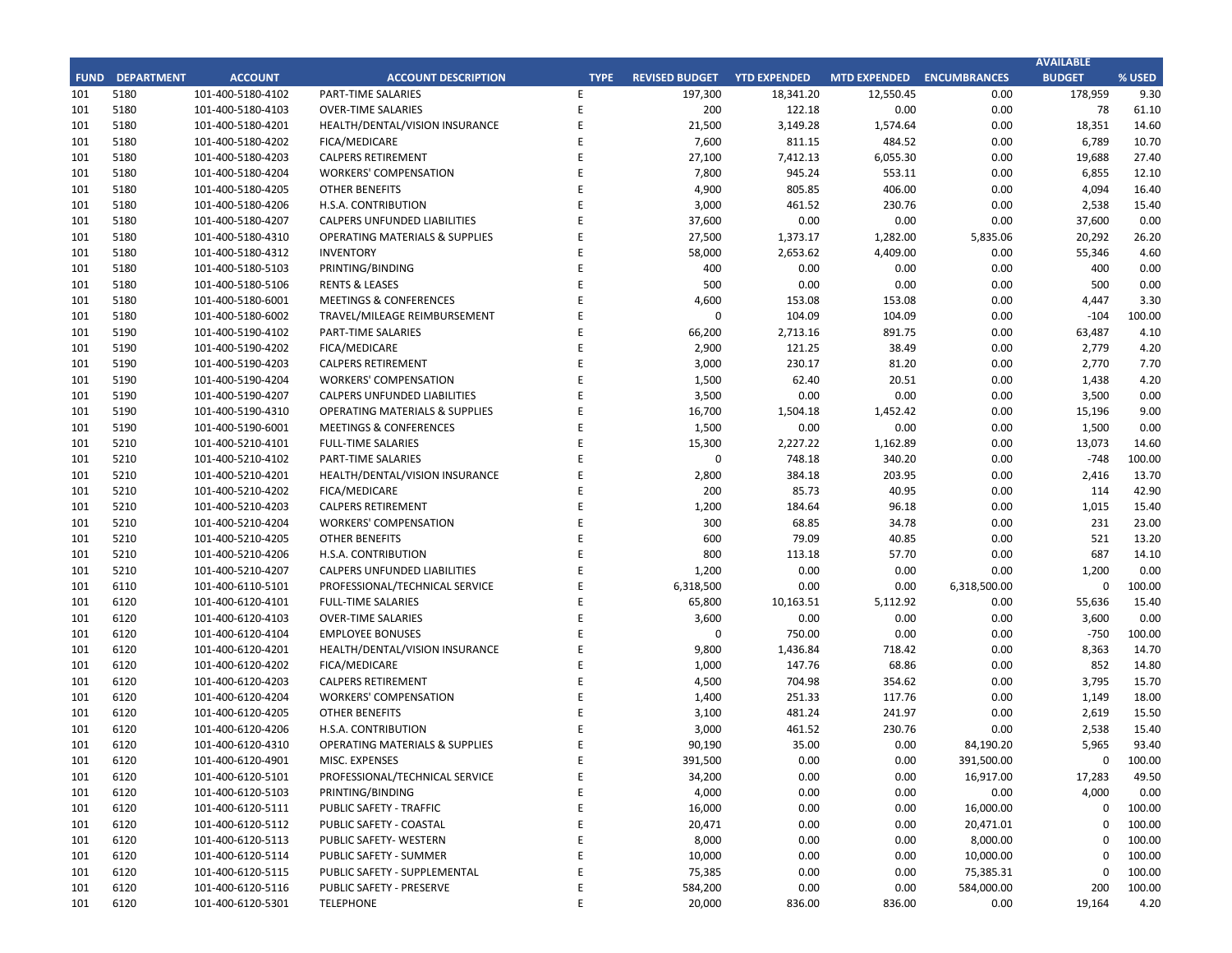## **CITY OF RANCHO PALOS VERDES SUMMARY OF EXPENDITURES - ALL FUNDS August 31, 2019**

|             |                                          |                       |                    | FY 2019-20         |                                        |             | FY 2018-19                             |                                                   |            |
|-------------|------------------------------------------|-----------------------|--------------------|--------------------|----------------------------------------|-------------|----------------------------------------|---------------------------------------------------|------------|
| <b>FUND</b> | <b>FUND DESCRIPTION</b>                  | <b>REVISED BUDGET</b> | <b>YTD ACTUALS</b> | <b>YTD ENCUMB.</b> | <b>YTD ACTUALS +</b><br><b>ENCUMB.</b> | <b>USED</b> | <b>YTD ACTUALS +</b><br><b>ENCUMB.</b> | YEAR OVER YEAR CHANGE<br><b>ACTUALS + ENCUMB.</b> |            |
|             | 223 SUBREGION ONE MAINTENANCE            | 46,800                | 4,155              | 23,544             | 27,698                                 | 59.2%       | 1,516                                  | 26,182                                            | 1727.0%    |
| 224         | <b>MEASURE A MAINTENANCE</b>             | 100,000               | $\Omega$           | $\Omega$           | 0                                      | 0.0%        | 0                                      | $\mathbf 0$                                       | 0.0%       |
|             | 225 ABALONE COVE SEWER DISTRICT          | 648,100               | 2,299              | 32,950             | 35,249                                 | 5.4%        | 11,081                                 | 24,168                                            | 218.1%     |
| 227         | GINSBERG CULTURAL ARTS BLDG.             | 0                     | 0                  | 0                  | 0                                      | 0.0%        | 0                                      | $\mathbf 0$                                       | 0.0%       |
|             | 228 DONOR RESTRICTED CONTRIBUTIONS       | 25,000                | 721                | 3,387              | 4,108                                  | 16.4%       | 63,587                                 | (59, 478)                                         | $-93.5%$   |
|             | <b>TOTAL SPECIAL REVENUE FUNDS</b>       | 7,579,300             | 277,926            | 2,558,504          | 2,836,429                              | 37.4%       | 3,232,729                              | (396, 300)                                        | $-12.3%$   |
|             |                                          |                       |                    |                    |                                        |             |                                        |                                                   |            |
| <b>300</b>  | <b>CAPITAL PROJECTS FUNDS</b>            |                       |                    |                    |                                        |             |                                        |                                                   |            |
| 310         | COMMUNITY DEVELOPMENT BLOCK GRANT (CDBG) | 150,600               | 4,920              | (4,920)            | 0                                      | 0.0%        | 22,903                                 | (22, 903)                                         | $-100.0\%$ |
| 330         | <b>INFRASTRUCTURE IMPROVEMENTS</b>       | 10,373,309            | 118,650            | 1,962,096          | 2,080,746                              | 20.1%       | 4,569,746                              | (2,489,000)                                       | $-54.5%$   |
|             | 331 FEDERAL GRANTS                       | 0                     | 0                  | 0                  | 0                                      | 0.0%        | 0                                      | 0                                                 | 0.0%       |
|             | 332 STATE GRANTS                         | $\mathsf{O}\xspace$   | 8,003              | (8,003)            | $\mathbf 0$                            | 0.0%        | 0                                      | $\mathbf 0$                                       | 0.0%       |
| 334         | <b>QUIMBY PARK DEVELOPMENT</b>           | $\mathbf 0$           | 130,077            | (129, 552)         | 525                                    | 0.0%        | 6,568                                  | (6,043)                                           | $-92.0%$   |
|             | 336 LOW-MODERATE INCOME HOUSING          | $\mathsf{O}\xspace$   | $\mathbf 0$        | $\mathbf 0$        | $\mathbf 0$                            | 0.0%        | 0                                      | $\mathbf{0}$                                      | 0.0%       |
|             | 337 AFFORDABLE HOUSING PROJECTS          | $\mathbf 0$           | $\mathbf 0$        | $\Omega$           | $\mathbf 0$                            | 0.0%        | 0                                      | $\Omega$                                          | 0.0%       |
|             | 338 DEVELOPMENT IMPACT MITIGATION (EET)  | 310,000               | 0                  | 304,000            | 304,000                                | 98.1%       | 0                                      | 304,000                                           | 0.0%       |
|             | 340 BICYCLE & PEDESTRIAN ACCESS          | $\mathbf 0$           | 0                  | $\Omega$           | $\mathbf 0$                            | 0.0%        | 0                                      | $\mathbf 0$                                       | 0.0%       |
|             | <b>TOTAL CAPITAL PROJECTS FUNDS</b>      | 10,833,909            | 261,650            | 2,123,621          | 2,385,271                              | 22.0%       | 4,599,216                              | (2, 213, 945)                                     | $-48.1%$   |
| 500         | <b>ENTERPRISE FUNDS</b>                  |                       |                    |                    |                                        |             |                                        |                                                   |            |
|             | 501 WATER QUALITY FLOOD PROTECTION       | 0                     | 0                  | 0                  | 0                                      | 0.0%        | 0                                      | 0                                                 | 0.0%       |
|             |                                          | $\mathbf{0}$          | $\mathbf{0}$       | $\mathbf{0}$       |                                        |             | $\mathbf{0}$                           | $\mathbf{0}$                                      |            |
|             | <b>TOTAL ENTERPRISE FUNDS</b>            |                       |                    |                    | $\mathbf{0}$                           | 0.0%        |                                        |                                                   | 0.0%       |
| 600         | <b>INTERNAL SERVICE FUND</b>             |                       |                    |                    |                                        |             |                                        |                                                   |            |
|             | 681 EQUIPMENT REPLACEMENT                | 749,200               | 6,812              | 143,666            | 150,478                                | 20.1%       | 238,514                                | (88,037)                                          | $-36.9%$   |
|             | <b>685 EMPLOYEE BENEFITS</b>             | $\mathbf{0}$          | $\mathbf{0}$       | $\mathbf{0}$       | $\mathbf{0}$                           | 0.0%        | 0                                      | $\mathbf{0}$                                      | 0.0%       |
|             | <b>TOTAL INTERNAL SERVICE FUNDS</b>      | 749,200               | 6,812              | 143,666            | 150,478                                | 20.1%       | 238,514                                | (88,037)                                          | $-36.9%$   |
|             |                                          |                       |                    |                    |                                        |             |                                        |                                                   |            |
|             | <b>REDEVELOPMENT AGENCY</b>              |                       |                    |                    |                                        |             |                                        |                                                   |            |
|             | 701 REDEVELOPMENT OBLIGATION             | 0                     | 0                  | 0                  | 0                                      | 0.0%        | 0                                      | 0                                                 | 0.0%       |
|             | <b>TOTAL REDEVELOPMENT AGENCY</b>        | $\mathbf{0}$          | $\mathbf{0}$       | $\bf{0}$           | $\mathbf{0}$                           | 0.0%        | $\mathbf{0}$                           | $\bf{0}$                                          | 0.0%       |